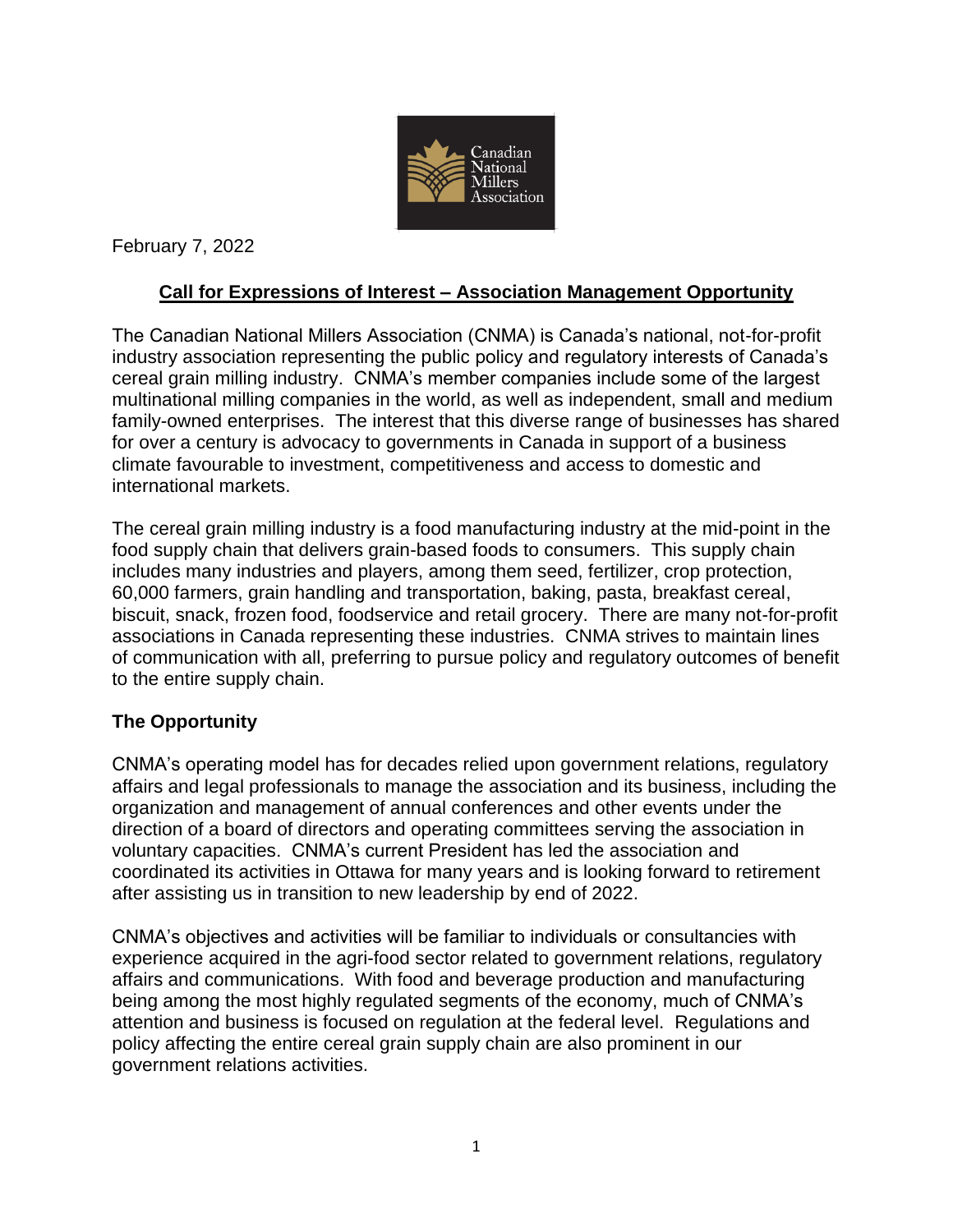Most public policy and regulatory change is the result of years of consultation and factbased advocacy. CNMA anticipates hiring or entering into a multi-year professional services agreement with an individual or team of individuals that brings the right mix of experience, skills and motivation to pursue our members' interests.

### **Scope of Work – Services to be provided**

In a reporting relationship to CNMA's board of directors via an Executive Committee of board members, services to be provided are:

- Public policy and regulatory research and analysis
- Government relations and regulatory affairs advice and counsel
- Drafting of correspondence and written submissions to government and other organizations
- Active representation of CNMA's regulatory and public policy interests to federal and provincial government departments and agencies in compliance with federal and provincial lobbyist registration laws and regulations
- Media relations in the capacity of an on-the-record spokesperson
- Representation of CNMA in other organizations and federations of which CNMA is a member, such as the Canada Grains Council, Cereals Canada and the Canadian Supply Chain Food Safety Coalition
- Constructive and strategic collaboration with other agri-food associations and coalitions, including the North American Millers Association that operates in the U.S. independently from CNMA
- Attendance of symposia and conferences, primarily in Canada and the U.S. as a representative of CNMA
- Planning, organization and management of CNMA meetings and conferences
- Provision of secretariat services to the CNMA Executive Committee, Technical and Food Regulatory Affairs Committee and other operating committees that may be constituted from time to time as required to respond to public policy and regulatory issues of interest to the association
- Coordination of consulting and professional service relationships between CNMA and third parties such as legal counsel, auditors and other consultants that may be retained by CNMA from time to time
- Recruitment of new members to the association in consultation with members of the CNMA Executive Committee
- Financial planning and budget reconciliation